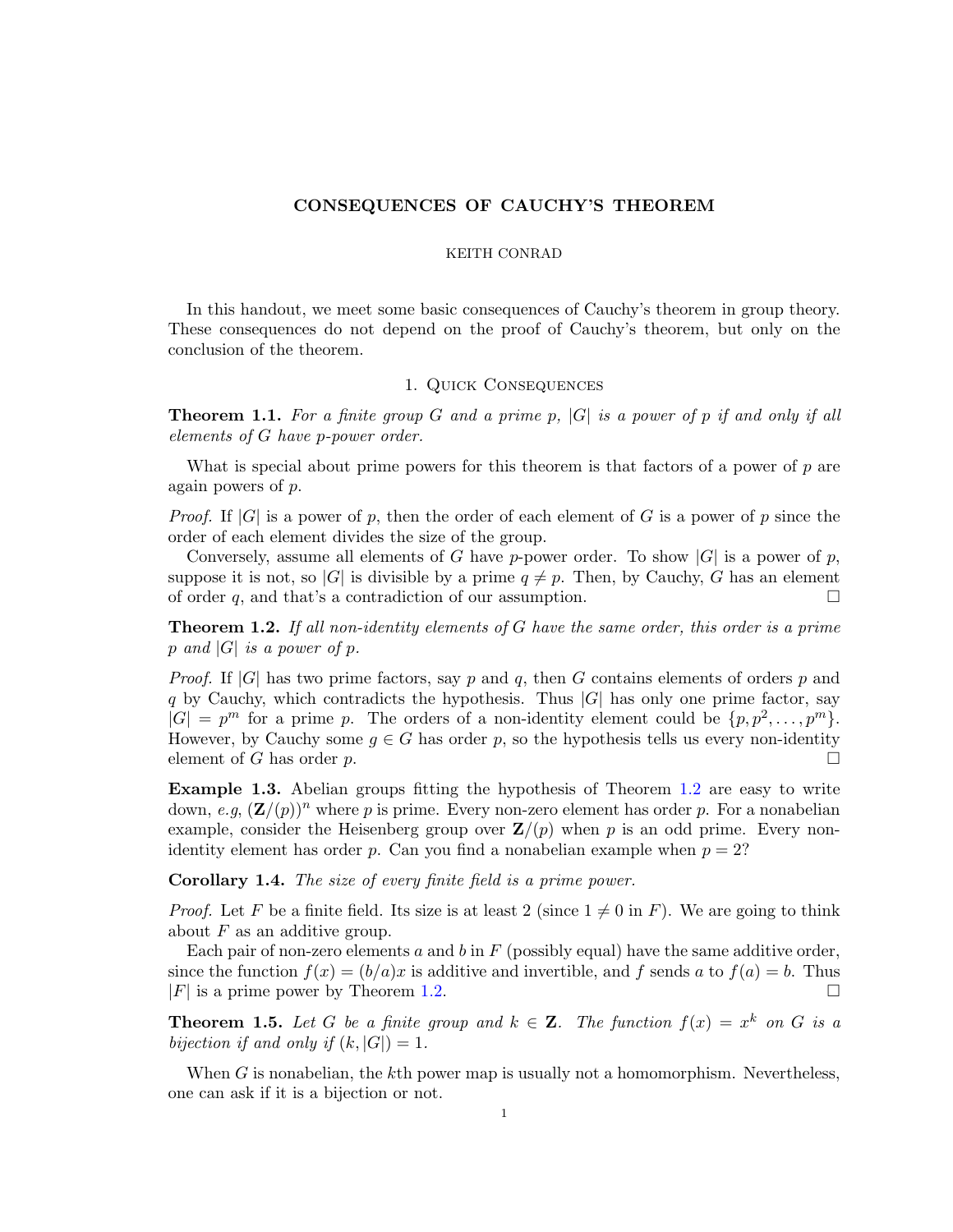#### $\,$  2  $\,$   $\,$  KEITH CONRAD  $\,$

*Proof.* Set  $n = |G|$ . First assume  $(k, n) = 1$ . Then we can solve  $k\ell \equiv 1 \mod n$ . Writing  $k\ell = 1 + nm$ , every  $x \in G$  satisfies  $x^{k\ell} = xx^{nm} = x$ . This shows the function  $x \mapsto x^k$  on G has inverse function  $x \mapsto x^{\ell}$ , since  $(x^k)^{\ell} = x$  and  $(x^{\ell})^k = x$  for  $x \in G$ . In particular, since the kth power map on  $G$  admits an inverse function it is a bijection. Notice we did not use Cauchy's theorem for this direction.

Now assume  $(k, n) > 1$ . We will show the k-th power map on G is not a bijection. Since k and n have a non-trivial common factor, they have a common prime factor, say  $p$ . Since  $p | n$ , Cauchy's theorem says G has an element of order p, say g. Then, since  $p | k$ , we have  $g^k = (g^p)^{k/p} = e^{k/p} = e$ . (Why does it matter that  $k/p$  is an integer?) Thus the kth power map is not a bijection, since it is not one-to-one: q and e both have kth power e.  $\square$ 

**Example 1.6.** Check that cubing on  $D_7$  is a bijection while squaring is not, and raising to the 5-th power is a bijection on  $A_4$ .

### 2. Decomposing Abelian Groups

As a more involved use of Cauchy's theorem, we describe how to decompose a finite abelian group into subgroups of prime power size.

<span id="page-1-0"></span>**Theorem 2.1.** Let G be finite abelian with  $|G| = ab$ , where  $(a, b) = 1$ . Then G is isomorphic to a direct product  $A \times B$ , where  $|A| = a$  and  $|B| = b$ .

*Proof.* If either a or b is 1, the result is clear: take A or B to be the trivial group.

Since  $|G| = ab$ , every  $g \in G$  satisfies  $g^{ab} = e$ . For each  $m \geq 1$  the elements g satisfying  $g^m = e$  form a subgroup since G is abelian. Set

$$
A = \{ g \in G : g^a = e \}, \quad B = \{ g \in G : g^b = e \}.
$$

These are both subgroups of  $G$ . (Note  $A$  is not the set of  $a$ -th powers in  $G$ . It is the elements whose a-th power is the identity.)

We now show  $G = AB$ , *i.e.*, every element of G is the product of an element of A and an element of  $B$ . By Bezout, the relative primality of  $a$  and  $b$  lets us write

$$
1 = ar + bs
$$

for some r and s in **Z**. Therefore each  $g \in G$  can be written as

$$
g = g^{ar+bs} = (g^r)^a (g^s)^b.
$$

Notice  $(g^r)^a \in B$  since  $((g^r)^a)^b = (g^r)^{ab} = e$ , and similarly  $(g^s)^b \in A$ . Therefore, re-ordering the terms as

$$
g = (g^s)^b (g^r)^a
$$

expresses each  $g \in G$  as the product of an element of A and an element of B, so  $G = AB$ .

Now we show G is isomorphic to the direct product  $A \times B$ . Let  $f: A \times B \to G$  by multiplication:  $f(x, y) = xy$ . This is a homomorphism, since

$$
f((x,y)(x',y')) = f(xx', yy') = xx'yy' = (xy)(x'y') = f(x,y)f(x',y').
$$

Note we used commutativity in the third equation. The previous paragraph showed  $G =$ AB, so f is onto. To see f is one-to-one, we check the kernel is trivial. Suppose  $f(x, y) = e$ . Then  $xy = e$ , so  $x = y^{-1}$ . This equation shows x and y lie in  $A \cap B$ . The intersection  $A \cap B$  is trivial, since every element of A has order dividing a, every element of B has order dividing b, and  $(a, b) = 1$ . Thus x and y are trivial, so  $(x, y) = (e, e)$  is the identity element of  $A \times B$ . That proves f has trivial kernel.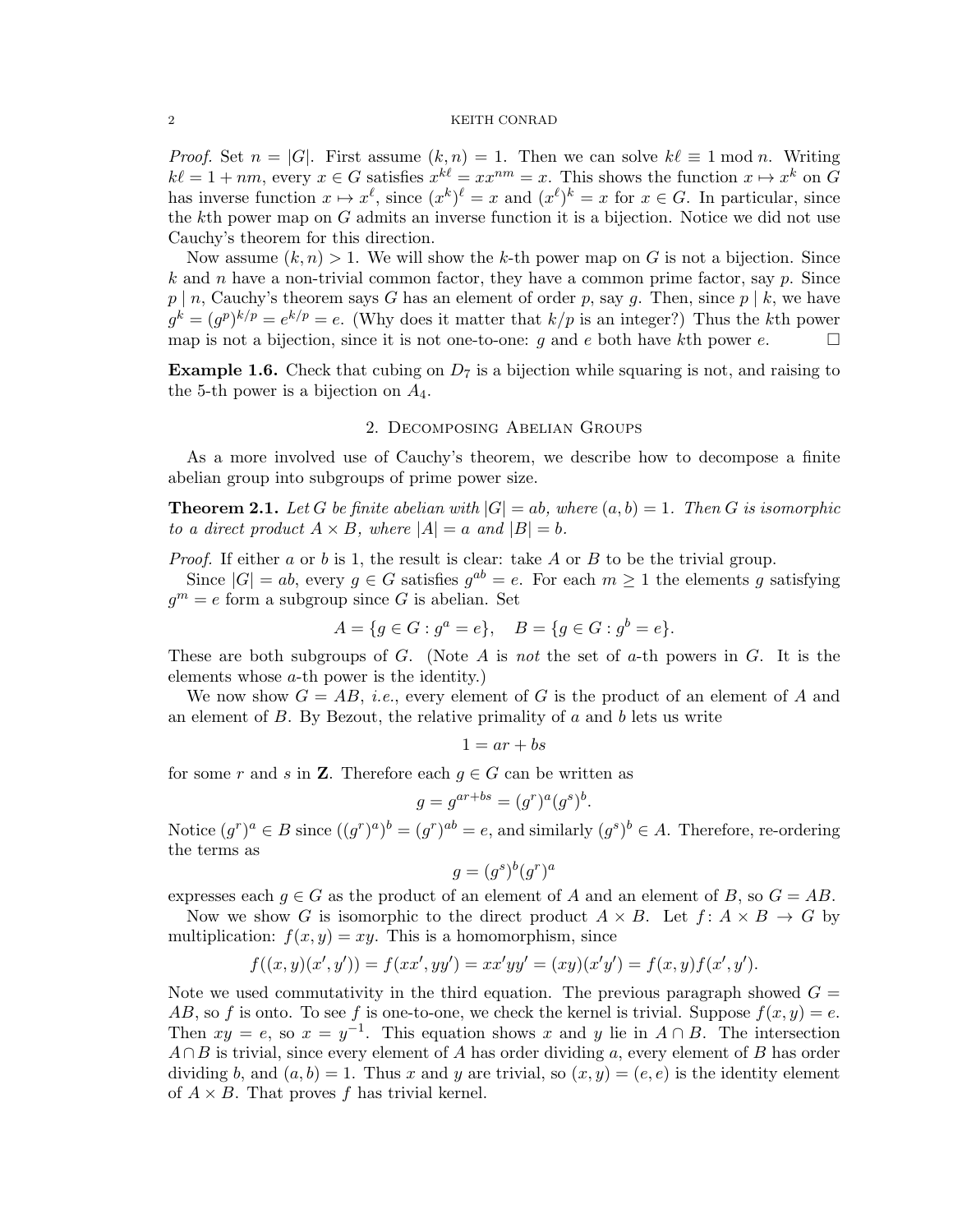Now that we know f is an isomorphism of  $A \times B$  with G, we can show  $|A| = a$  and  $|B| = b$ . Because f is a bijection,  $|A \times B| = |G|$ , so

<span id="page-2-0"></span>
$$
(2.1) \t\t |A||B| = ab.
$$

We now show  $(|A|, b) = 1$ . For this we bring in (at last!) Cauchy's theorem. If  $(|A|, b) \neq 1$ then some prime p dividing b will divide  $|A|$ . Then Cauchy tells us A has an element of order p. But every element of A has order dividing a, and p does not divide a (since  $p \mid b$ and  $(a, b) = 1$ . Thus  $(|A|, b) = 1$ . Similarly,  $(|B|, a) = 1$ . From  $(2.1)$ ,  $|A| | ab$ , so in fact |A| | a. Arguing similarly,  $|B|$  | b. Therefore, by [\(2.1\)](#page-2-0),  $|A| = a$  and  $|B| = b$ .

Corollary 2.2. Every finite abelian group is isomorphic to a direct product of finite abelian groups with prime-power size.

*Proof.* Let G be a finite abelian group, with size  $n = p_1^{e_1} \cdots p_r^{e_r}$ . We can suppose  $n > 1$  and each  $e_i$  is non-zero. Taking  $a = p_1^{e_1}$  and  $b = n/a$ , we have  $(a, b) = 1$ , so Theorem [2.1](#page-1-0) tells us G is isomorphic to a direct product  $A \times B$ , where  $|A| = a = p_1^{e_1}$  and  $|B| = b = n/a$ . Since  $a > 1$ , by induction on the size of the finite abelian group we can say B is isomorphic to a direct product of groups of size  $p_2^{e_2}, \ldots, p_r^{e_r}$ . В последните при последните последните при последните последните последните последните последните последните<br>В последните последните последните последните последните последните последните последните последните последнит

## 3. Groups of Size pq

The rest of this handout provides a deeper use of Cauchy's theorem. We will classify all groups having size  $pq$ , where p and q are different primes. The classification, due to Netto [\[1,](#page-7-0) pp. 146–148], says there are at most two possibilities up to isomorphism and describes the two choices when they occur.

<span id="page-2-1"></span>**Theorem 3.1.** Let p and q be distinct primes, with  $p < q$ . If  $q \neq 1 \text{ mod } p$ , then all groups of size pq are cyclic. In particular, all groups of size pq are isomorphic. If  $q \equiv 1 \mod p$ , then up to isomorphism there are two groups of size pq: one is cyclic and one is nonabelian.

**Example 3.2.** Every group of size 15 is cyclic. Use  $p = 3$  and  $q = 5$ , and  $5 \not\equiv 1 \mod 3$ .

**Example 3.3.** When  $p = 2$  and  $q = 3$ , we already know two non-isomorphic groups of size 6:  $\mathbb{Z}/(6)$  and  $S_3$ . The first is cyclic and the second is not (it is non-abelian). Theorem [3.1](#page-2-1) says every group of size 6 is isomorphic to one of these. Here is a table listing four examples each of abelian and nonabelian groups of order 6. The groups in each column are isomorphic to each other.

| Abelian                                | Nonabelian                                                    |
|----------------------------------------|---------------------------------------------------------------|
| $\mathbf{Z}/(6)$                       | $S_3$                                                         |
| $\mathbf{Z}/(2) \times \mathbf{Z}/(3)$ | $D_3$                                                         |
| $(\mathbf{Z}/(9))^{\times}$            |                                                               |
| Mб                                     | $\mathrm{Aff}(\mathbf{Z}/(3))\ \mathrm{GL}_2(\mathbf{Z}/(2))$ |

Our proof of Theorem [3.1](#page-2-1) will use the following lemma.

<span id="page-2-2"></span>**Lemma 3.4.** Let G be a group of size pq, where p and q are prime with  $p < q$ . There is only one subgroup of G with size q.

Notice the hypotheses are not symmetric in  $p$  and  $q$ ; the lemma is about subgroups with the larger prime order.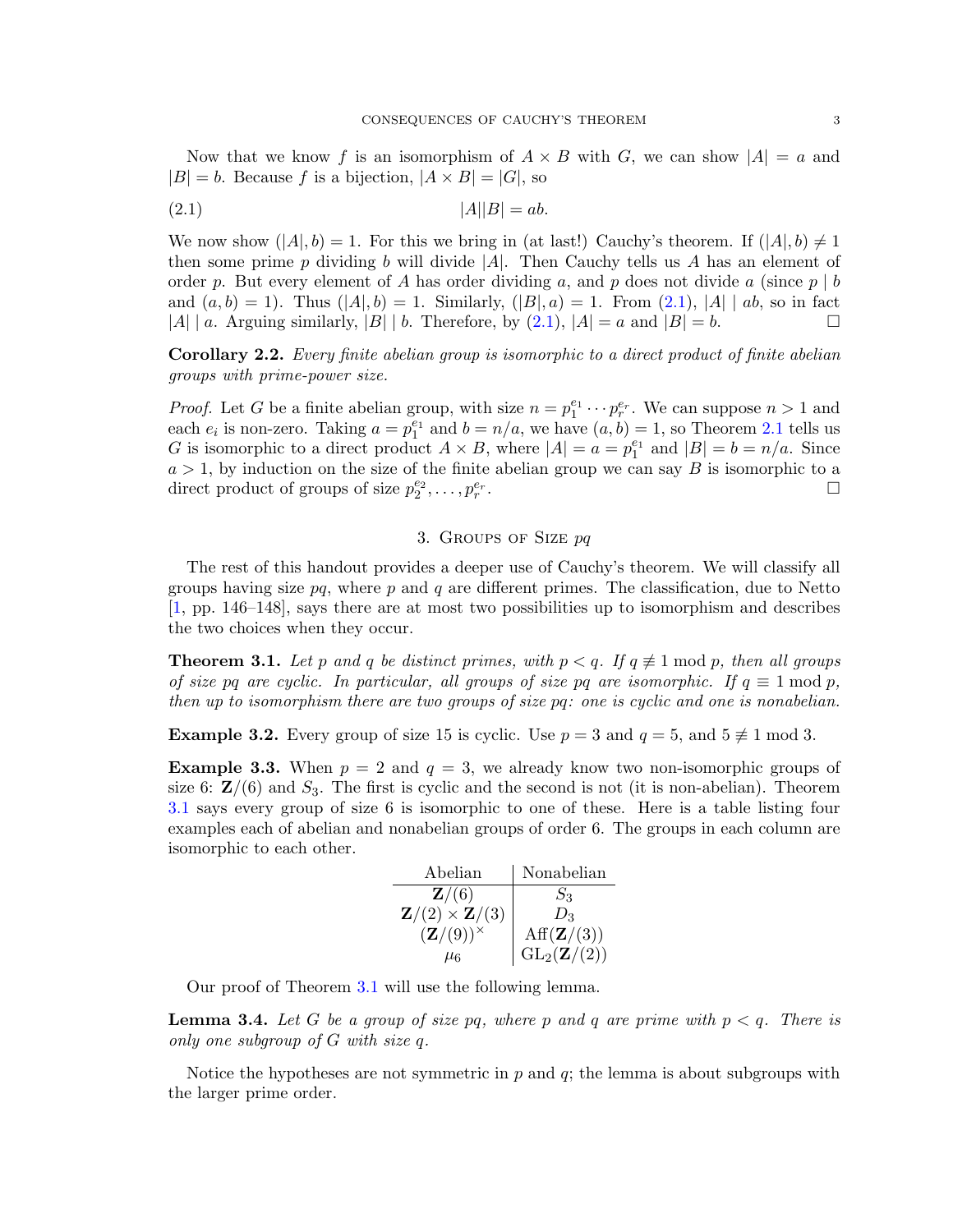#### 4 KEITH CONRAD

*Proof.* By Cauchy, there is a subgroup of G with size q. This subgroup has prime size and therefore is cyclic. Write it as  $\langle q \rangle$ .

In order to show  $\langle g \rangle$  is the only subgroup with size q, assume otherwise. Then there is some  $h \in G$  having order q such that  $h \notin \langle g \rangle$ . Then  $\langle h \rangle \cap \langle g \rangle$  is trivial: this intersection is a subgroup of  $\langle h \rangle$  that can't be everything (because  $h \notin \langle g \rangle$ ), so it must be trivial because the only proper subgroup of  $\langle h \rangle$  is trivial.

<span id="page-3-0"></span>Consider the left cosets of  $\langle g \rangle$  represented by powers of h:

$$
\langle g \rangle, h \langle g \rangle, h^2 \langle g \rangle, \cdots, h^{q-1} \langle g \rangle.
$$

There are q cosets in this list. The total number of different left  $\langle q \rangle$ -cosets is  $[G : \langle q \rangle] =$  $(pq)/q = p$ . Since  $p < q$ , two of the cosets in [\(3.1\)](#page-3-0) must be equal, say  $h^{i}(q) = h^{i'}(q)$  with  $0 \leq i \leq j' \leq q-1$ . Then  $h^{i'-i} \in \langle g \rangle$ , so we have a power of h other than the identity equal to a power of  $q$ . This contradicts the previous paragraph, so h can't exist. That is, every element of G with order q lies in  $\langle g \rangle$ , so  $\langle g \rangle$  is the only subgroup with order q.

**Example 3.5.** Consider the group  $D_5$ , of size 10. Here  $q = 5$ . There is one subgroup of size 5: the rotations.

Now we are ready to prove part of Theorem [3.1.](#page-2-1)

**Theorem 3.6.** Let p, q be primes where  $p < q$ . Each abelian group of size pq is cyclic. If  $q \not\equiv 1 \bmod p$ , then each group of size pq is cyclic.

Examples satisfying the condition  $q \neq 1$  mod p are  $15 = 3 \cdot 5$ ,  $35 = 5 \cdot 7$ ,  $33$ ,  $65$ ,  $77$ , and 95. Every group with these sizes is cyclic.

*Proof.* Let G be a finite group with  $|G| = pq$ . By Cauchy's theorem, G has an element a of order p and an element b of order q. If G is abelian then ab has order pq, so G is cyclic.

The rest of the proof is devoted to showing that, when  $q \neq 1 \mod p$ , a and b must commute even if we don't assume in advance that  $G$  is abelian, so again we get that  $ab$  has order pq and G is cyclic.

Write the desired condition  $ab = ba$  as:  $aba^{-1} = b$ . This is what we will show. Since  $aba^{-1}$  is a conjugate of b, it has order q. Thus, by Lemma [3.4,](#page-2-2)  $aba^{-1}$  is a power of b, say

$$
aba^{-1} = b^k
$$

for some integer k. By induction,  $a^mba^{-m} = b^{k^m}$  for all  $m \ge 1$ . Taking  $m = p$  gives

$$
b=b^{k^p}.
$$

Since b has order q, this equality implies  $k^p \equiv 1 \mod q$ , so k mod q has order either 1 or p in  $(\mathbf{Z}/(q))^{\times}$ , a group of size  $q-1$ . If the order is p, then  $p \mid (q-1)$ , so  $q \equiv 1 \mod p$ . But  $q \not\equiv 1 \mod p$  by hypothesis (aha). Thus the order of k in  $(\mathbf{Z}/(q))^{\times}$  is 1, so  $k \equiv 1 \mod q$  and

$$
aba^{-1} = b^k = b^1 = b,
$$

which means  $ab = ba$ .

So far we have proved Theorem [3.1](#page-2-1) for  $q \neq 1 \mod p$  and partially (*i.e.*, for abelian groups) if  $q \equiv 1 \mod p$ . It remains to look at nonabelian groups of size pq for primes  $p < q$ if  $q \equiv 1 \mod p$ .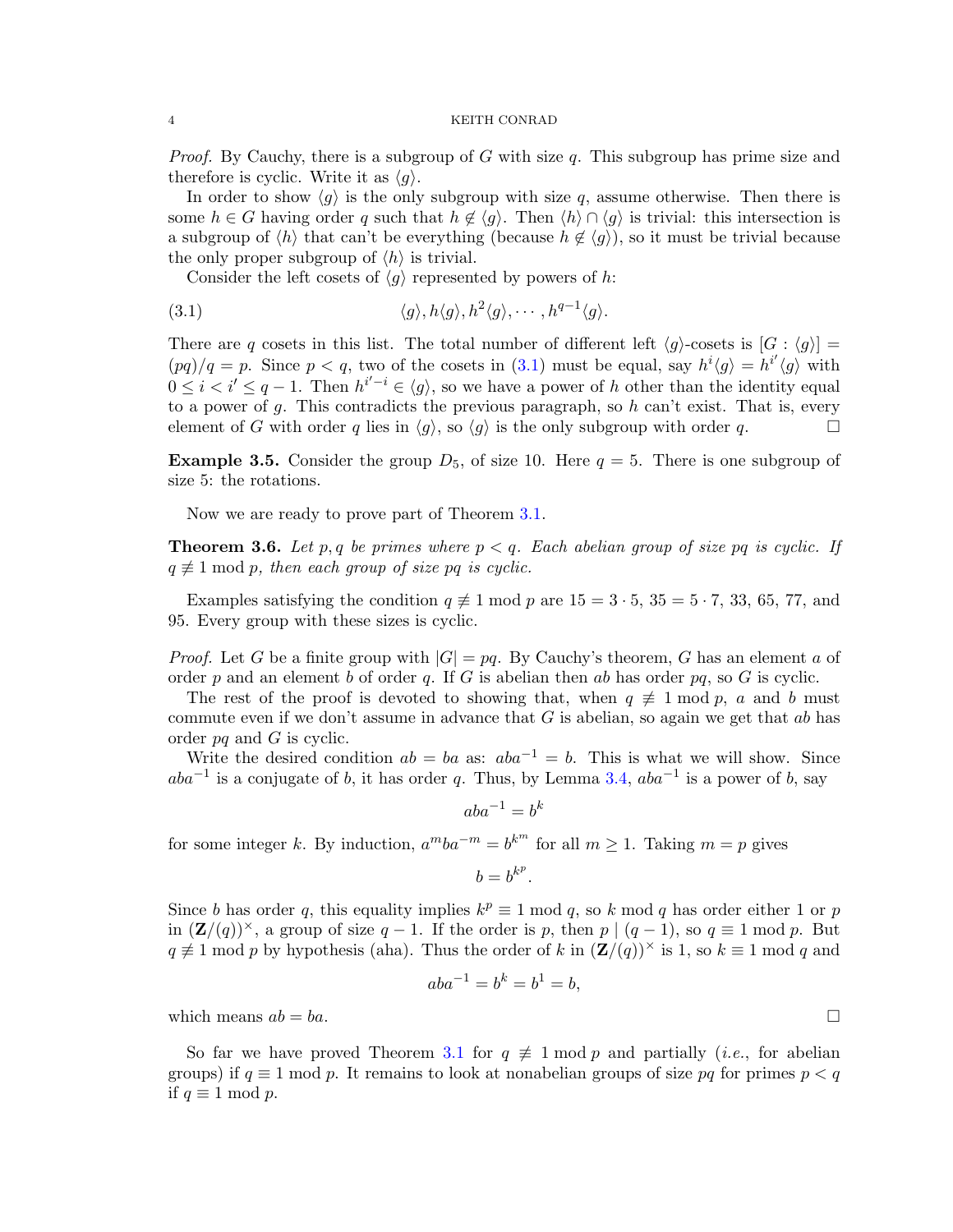There is always a nonabelian group of size pq when  $q \equiv 1 \mod p$ . Here is one, constructed as a subgroup of the affine group  $\text{Aff}(\mathbf{Z}/(q))$ :

<span id="page-4-0"></span>(3.2) 
$$
A_{p,q} = \left\{ \begin{pmatrix} x & y \\ 0 & 1 \end{pmatrix} \in \text{Aff}(\mathbf{Z}/(q)) : x^p = 1 \text{ in } \mathbf{Z}/(q) \right\}.
$$

The reader can check this is a subgroup of  $\text{Aff}(\mathbf{Z}/(q))$ . To count its size, note there are q choices for y, since we imposed no constraints on y. How many choices are there for  $x$ ? Since  $x \in (\mathbf{Z}/(q))^{\times}$  and  $p \mid (q-1)$  by hypothesis, Cauchy's theorem tells us there is an element of order p in  $(\mathbf{Z}/(q))^{\times}$ , and thus its powers give at least p solutions to  $x^p = 1$  in  $\mathbf{Z}/(q)$ . There can be no more than p solutions (see Theorem [A.1\)](#page-6-0), so there are exactly p solutions. Thus, the solutions to  $x^p = 1$  in  $(\mathbf{Z}/(q))^{\times}$  are a cyclic group of size p. Therefore  $|A_{p,q}| = pq.$ 

The group  $A_{p,q}$  is nonabelian, since the matrices  $\begin{pmatrix} 1 & 1 \\ 0 & 1 \end{pmatrix}$  and  $\begin{pmatrix} x & 0 \\ 0 & 1 \end{pmatrix}$  don't commute, where x is an element of order p in  $(\mathbf{Z}/(q))^{\times}$ .

**Example 3.7.** When  $p = 3$  and  $q = 7$ ,  $q \equiv 1 \mod p$ . The solutions to  $x^3 \equiv 1 \mod 7$  are 1, 2, and 4, so a nonabelian group of order 21 is

$$
A_{3,7} = \left\{ \left( \begin{array}{cc} x & y \\ 0 & 1 \end{array} \right) : x = 1, 2, 4 \text{ in } \mathbf{Z}/(7), y \in \mathbf{Z}/(7) \right\}.
$$

Now we are ready to complete the proof of Theorem [3.1](#page-2-1) with an analysis of the nonabelian case when  $q \equiv 1 \mod p$ .

<span id="page-4-4"></span>**Theorem 3.8.** Let p and q be primes with  $p < q$  and  $q \equiv 1 \mod p$ . Up to isomorphism, the group  $A_{p,q}$  in (3.[2\)](#page-4-0) is the only nonabelian group of size pq.

*Proof.* Let G be a nonabelian group with size pq. By Cauchy, there is  $a \in G$  with order p and  $b \in G$  with order q. If a and b commute, then ab has order pq, so G is cyclic. Since G is nonabelian, a and b do not commute. Since  $\langle a, b \rangle$  has subgroups of size p and q,  $\langle a, b \rangle$  is divisible by pq, so  $\langle a, b \rangle = G$ .

By Lemma [3.4](#page-2-2) (here we use the condition  $p < q$ ), all elements of order q in G are powers of b, so  $aba^{-1} = b^t$  for some t. We have  $t \neq 1 \mod q$ , as otherwise  $aba^{-1} = b$ , which would imply  $ab = ba$ , but a and b do not commute.

For each  $k \geq 0$ , conjugating b by a a total of k times gives

$$
(3.3) \t akba-k = btk.
$$

Taking  $k = p$ ,  $b = b^{t^p}$ , so  $t^p \equiv 1 \mod q$ . Therefore t has order p in  $(\mathbf{Z}/(q))^{\times}$ . Moreover, raising both sides of  $(3.3)$  to an arbitrary integer power  $\ell$  yields

<span id="page-4-3"></span><span id="page-4-2"></span><span id="page-4-1"></span>
$$
a^k b^\ell a^{-k} = b^{\ell t^k},
$$

so

$$
(3.4) \t\t akbl = bl tkak.
$$

This means each (non-negative) power of a to the left of a power of b can be placed on the right side at the cost of changing the exponent of b. Thus,

(3.5) 
$$
G = \langle a, b \rangle = \{b^n a^m : m, n \ge 0\}.
$$

Now we look at the group  $A_{p,q}$  in [\(3.2\)](#page-4-0). The upper left entry of a matrix in this group is an element of  $(\mathbf{Z}/(q))^{\times}$  with order dividing p. Because the solutions to  $x^p = 1$  in  $(\mathbf{Z}/(q))^{\times}$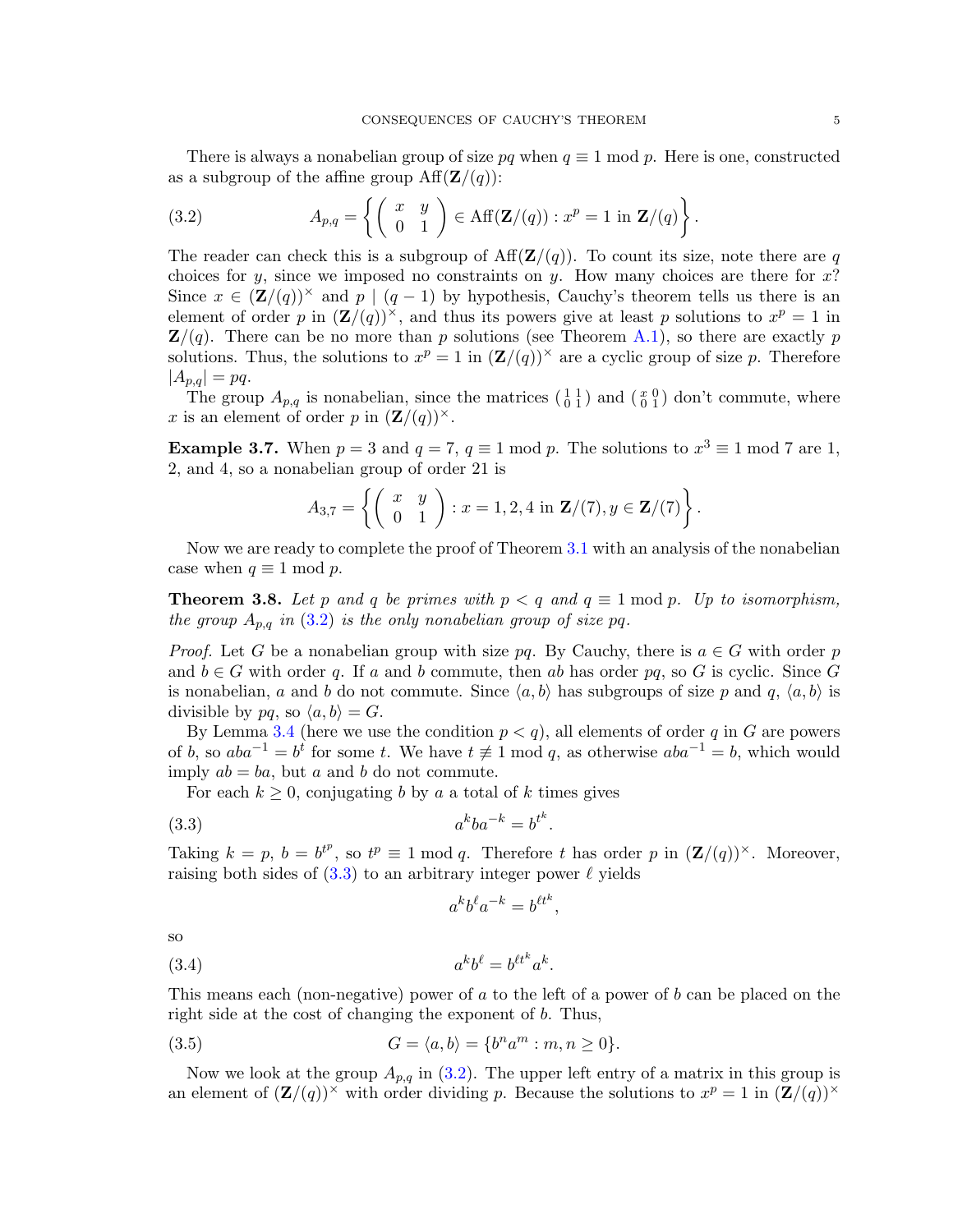#### 6 KEITH CONRAD

form a subgroup of size p and t has order p in  $(\mathbf{Z}/(q))^{\times}$ , these solutions are exactly the powers of t. Therefore each matrix in  $A_{p,q}$  has the following form, where  $m, n \geq 0$ :

$$
\begin{pmatrix} t^m & n \\ 0 & 1 \end{pmatrix} = \begin{pmatrix} 1 & n \\ 0 & 1 \end{pmatrix} \begin{pmatrix} t^m & 0 \\ 0 & 1 \end{pmatrix}
$$

$$
= \begin{pmatrix} 1 & 1 \\ 0 & 1 \end{pmatrix}^n \begin{pmatrix} t & 0 \\ 0 & 1 \end{pmatrix}^m
$$

.

This suggests, since  $\begin{pmatrix} 1 & 1 \\ 0 & 1 \end{pmatrix}$  has order q (like b) and  $\begin{pmatrix} t & 0 \\ 0 & 1 \end{pmatrix}$  has order p (like a), the following function  $f: A_{p,q} \to G$ :

$$
f\left(\begin{array}{cc} t^m & n \\ 0 & 1 \end{array}\right) = b^n a^m.
$$

This function f is well-defined, since m and n in  $\binom{t^m n}{0 \ 1}$  only matter modulo p and q, respectively.

To check f is an isomorphism, we must show it is a homomorphism  $(f(AB) = f(A)f(B))$ for all A and B in  $A_{p,q}$ , one-to-one, and onto.

For the homomorphism property, pick  $A = \begin{pmatrix} t^m & n \\ 0 & 1 \end{pmatrix}$  and  $B = \begin{pmatrix} t^{m'} & n' \\ 0 & 1 \end{pmatrix}$  in  $A_{p,q}$ . Then

$$
f(AB) = f\left(\begin{pmatrix} t^m & n \\ 0 & 1 \end{pmatrix} \begin{pmatrix} t^{m'} & n' \\ 0 & 1 \end{pmatrix}\right)
$$
  
=  $f\left(\begin{pmatrix} t^{m+m'} & t^m n' + n \\ 0 & 1 \end{pmatrix}\right)$   
=  $b^{t^m n' + n} a^{m+m'}$   
=  $b^n b^{t^m n'} a^m a^{m'}$   
=  $b^n a^m b^{n'} a^{m'}$  by (3.4)  
=  $f(A)f(B)$ .

The reason f is onto is  $(3.5)$ , which shows every element of G is a value of f.

That  $f: A_{p,q} \to G$  is one-to-one is now automatic since f is onto and  $|A_{p,q}| = |G|$ . So there is nothing more we need to do, but for the sake of illustrating technique we will check f is one-to-one directly by showing its kernel is trivial. If  $f(\begin{pmatrix} t^m & n \\ 0 & 1 \end{pmatrix} = 1$  then  $b^n a^m = 1$ , so

$$
a^m = b^{-n} \in \langle a \rangle \cap \langle b \rangle.
$$

This intersection is trivial since  $\langle a \rangle$  and  $\langle b \rangle$  are nontrivial groups whose sizes are relatively prime, so  $a^m = 1$  and  $b^n = 1$ . Thus  $p \mid m$  and  $q \mid n$ , so  $\binom{t^m - n}{0} = \binom{10}{01}$ , which shows f has a trivial kernel.

<span id="page-5-0"></span>Corollary 3.9. For odd primes q, each group of order 2q is either cyclic or dihedral: it is isomorphic to  $\mathbf{Z}/(2q)$  or to  $D_q$ .

*Proof.* Taking  $p = 2$  in Theorem [3.8,](#page-4-4) the subgroup  $A_{p,q}$  of  $\text{Aff}(\mathbf{Z}/(q))$  is one of the matrix models for  $D_q$ .

**Remark 3.10.** When  $p = q$ , groups of order  $pq = p^2$  can be classified up to isomorphism and as in Theorem [3.1](#page-2-1) there are two such groups, but both are abelian: one is cyclic and the other is  $\mathbf{Z}/(p) \times \mathbf{Z}/(p)$ .

**Remark 3.11.** Recalling the definition  $D_2 = \mathbf{Z}/(2) \times \mathbf{Z}/(2)$ , Corollary [3.9](#page-5-0) is true at  $q = 2$ since each group of order 4 is isomorphic to  $\mathbb{Z}/(4)$  or  $\mathbb{Z}/(2) \times \mathbb{Z}/(2)$ . So Corollary [3.9](#page-5-0) is valid for all primes q.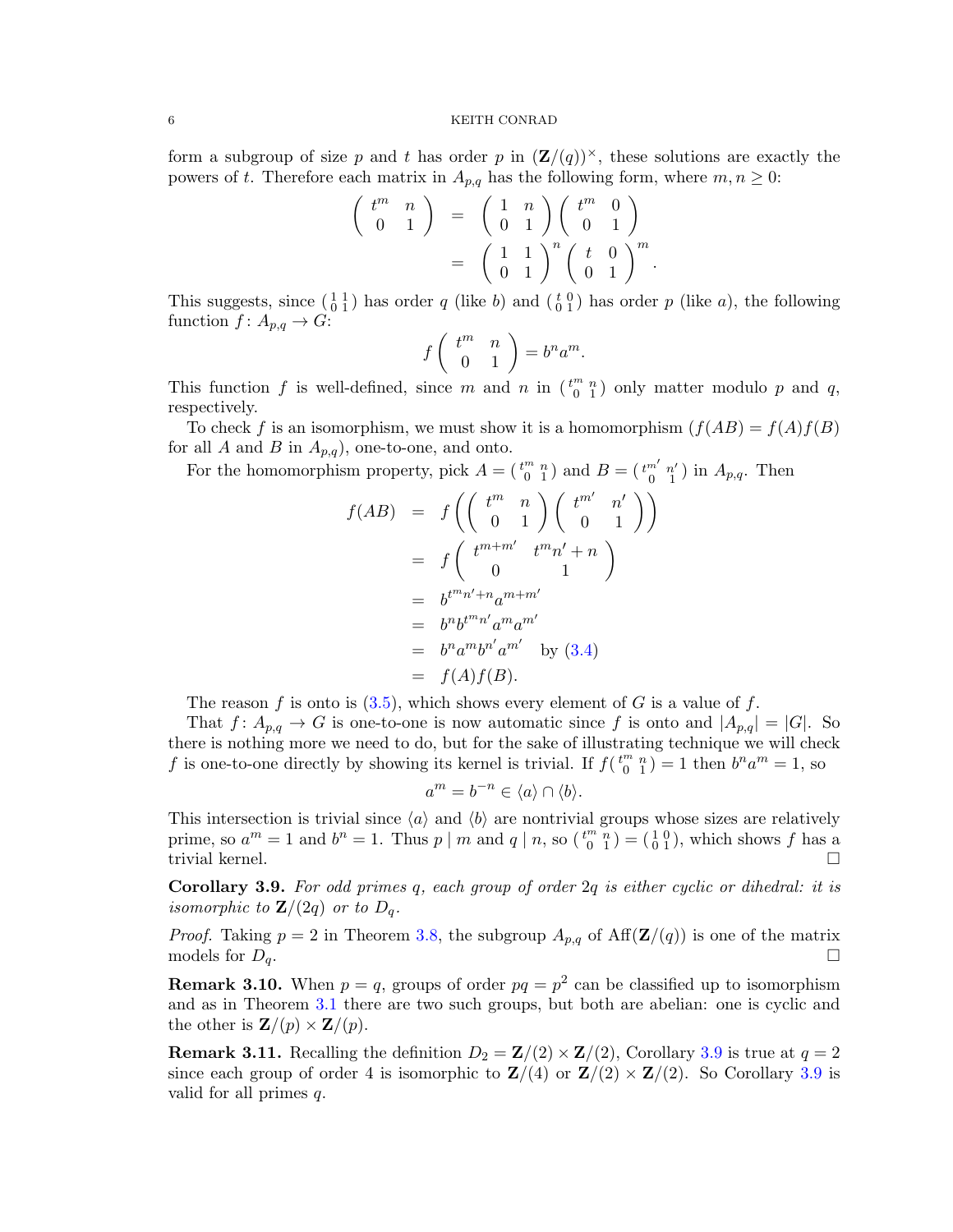#### Appendix A. Root Counting

We prove here a result on polynomials used to count the size of the group  $A_{p,q}$  in [\(3.2\)](#page-4-0).

<span id="page-6-0"></span>**Theorem A.1.** Let  $f(x)$  be a non-constant polynomial with coefficients in  $\mathbf{Z}/(p)$ , of degree d. Then  $f(x)$  has at most d roots in  $\mathbf{Z}/(p)$ .

To prove Theorem [A.1,](#page-6-0) we use a lemma connecting roots and linear factors.

<span id="page-6-4"></span>**Lemma A.2.** Let  $f(x)$  be a non-constant polynomial with coefficients in  $\mathbf{Z}/(p)$ . For a in  $\mathbf{Z}/(p)$ ,  $f(a) = 0$  if and only if  $x - a$  is a factor of  $f(x)$ .

**Example A.3.** When the coefficients are  $\mathbf{Z}/(5)$  the polynomial  $f(x) = x^3 - 2$  has  $f(3) = 0$ and  $x^3 - 2 = (x - 3)(x^2 + 3x - 1)$ .

*Proof.* If  $x - a$  is a factor of  $f(x)$ , then  $f(x) = (x - a)h(x)$ . Substituting a for x shows  $f(a) = 0.$ 

<span id="page-6-2"></span>Conversely, suppose  $f(a) = 0$ . Write the polynomial as

(A.1) 
$$
f(x) = c_n x^n + c_{n-1} x^{n-1} + \dots + c_1 x + c_0,
$$

where  $c_j \in \mathbf{Z}/(p)$  and  $c_n \neq 0$ . Then

(A.2) 
$$
0 = c_n a^n + c_{n-1} a^{n-1} + \dots + c_1 a + c_0.
$$

Subtracting  $(A.2)$  from  $(A.1)$ , the terms  $c_0$  cancel and we get

(A.3) 
$$
f(x) = c_n(x^n - a^n) + c_{n-1}(x^{n-1} - a^{n-1}) + \dots + c_1(x - a).
$$

Since

<span id="page-6-3"></span><span id="page-6-1"></span>
$$
x^{j} - a^{j} = (x - a)(x^{j-1} + ax^{j-2} + \dots + a^{i}x^{j-1-i} + \dots + a^{j-2}x + a^{j-1}),
$$

each term on the right side of  $(A.3)$  has an  $x - a$  in it. Factor it out of each term in  $(A.3)$ and obtain  $f(x) = (x - a)g(x)$  where  $g(x)$  is a polynomial with coefficients in  $\mathbf{Z}/(p)$ .  $\Box$ 

Now we prove Theorem [A.1.](#page-6-0)

*Proof.* We induct on the degree d of  $f(x)$ . Note  $d \geq 1$ .

A polynomial of degree 1 has the form  $f(x) = ax + b$ , where a and b are in  $\mathbf{Z}/(p)$  and  $a \neq 0$ . This has exactly one root in  $\mathbf{Z}/(p)$ , namely  $-b/a$ , and thus at most one root in  $\mathbf{Z}/(p)$ . That settles the theorem for  $d=1$ .

Now assume the theorem is true for all polynomials with coefficients in  $\mathbf{Z}/(p)$  of degree d. We verify the theorem for all polynomials with coefficients in  $\mathbf{Z}/(p)$  of degree  $d+1$ .

A polynomial of degree  $d+1$  is

(A.4) 
$$
f(x) = c_{d+1}x^{d+1} + c_d x^d + \dots + c_1 x + c_0,
$$

where  $c_j \in \mathbf{Z}/(p)$  and  $c_{d+1} \neq 0$ . If  $f(x)$  has no roots in  $\mathbf{Z}/(p)$ , then we're done, since  $0 \leq d+1$ . If  $f(x)$  has a root in  $\mathbf{Z}/(p)$ , say r, then Lemma [A.2](#page-6-4) tells us  $f(x) = (x-r)g(x)$ , where  $g(x)$  is a polynomial with coefficients in  $\mathbf{Z}/(p)$  of degree d. We can therefore apply the inductive hypothesis to  $g(x)$  and conclude that  $g(x)$  has at most d roots in  $\mathbf{Z}/(p)$ . Since  $f(a) = (a - r)g(a)$  for all  $a \in \mathbb{Z}/(p)$  and a product of numbers in  $\mathbb{Z}/(p)$  is 0 only when one of the factors is 0 (this would be false if our modulus were composite rather than prime!), we see that each root of  $f(x)$  in  $\mathbf{Z}/(p)$  is either r or is a root of  $g(x)$ . Thus,  $f(x)$  has at most  $d+1$  roots in  $\mathbf{Z}(p)$ . As  $f(x)$  was an arbitrary polynomial of degree  $d+1$  with coefficients in  $\mathbf{Z}/(p)$ , we are done with the inductive step.